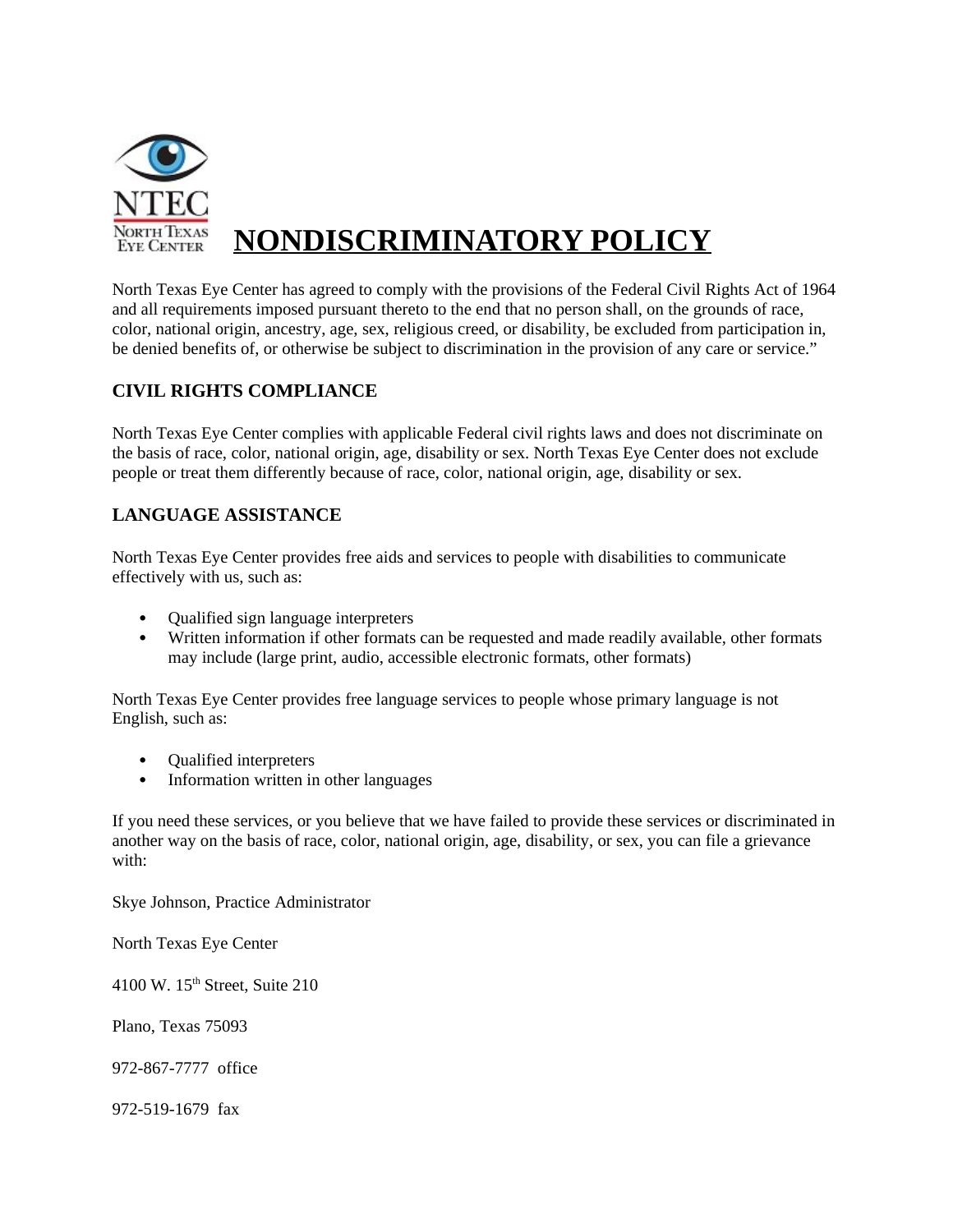Emily Walc, Chief Privacy Officer

North Texas Eye Center

4100 W. 15<sup>th</sup> Street, Suite 210

Plano, Texas 75093

972-867-7777 office

972-519-1679 fax

You can also file a civil rights complaint with the U.S. Department of Health and Human Services, Office for Civil Rights, electronically through the Office for Civil Rights Complaint Portal, available at https://ocrportal.hhs.gov/ocr/portal/lobby.jsf; or as follows:

U.S. Department of Health and Human Services 200 Independence Avenue SW., Room 509F, HHH Building Washington, DC 20201 1-800-868-1019; 800-537-7697 (TDD)

Complaint forms are available at<http://www.hhs.gov/ocr/office/file/index.html>

*North Texas Eye Center complies with applicable Federal civil rights laws and does not discriminate on the basis of race, color, national origin, age, disability or sex.* 

#### **NOTIFICATION OF ASSISTANCE SERVICES FOR INDIVIDUALS WITH LIMITED ENGLISH PROFICIENCY OF LANGUAGE**

**ATTENTION: If you speak a foreign language, assistance services are available to you, free of charge, at: 972-867-7777.** 

**Specific translations for Notice of Nondiscrimination, Nondiscrimination and Taglines are available at: http://www.hhs.gov/civil-rights/for- individuals/section-1557/translatedresources/** 

ATENCIÓN: si habla español, tiene a su disposición servicios gratuitos de asistencia lingüística. Llame al: **1-972-867-7777**

CHÚ Ý: Nếu bạn nói Tiếng Việt, có các dịch vụ hỗ trợ ngôn ngữ miễn phí dành cho bạn. Gọi số: **1-972-867-7777**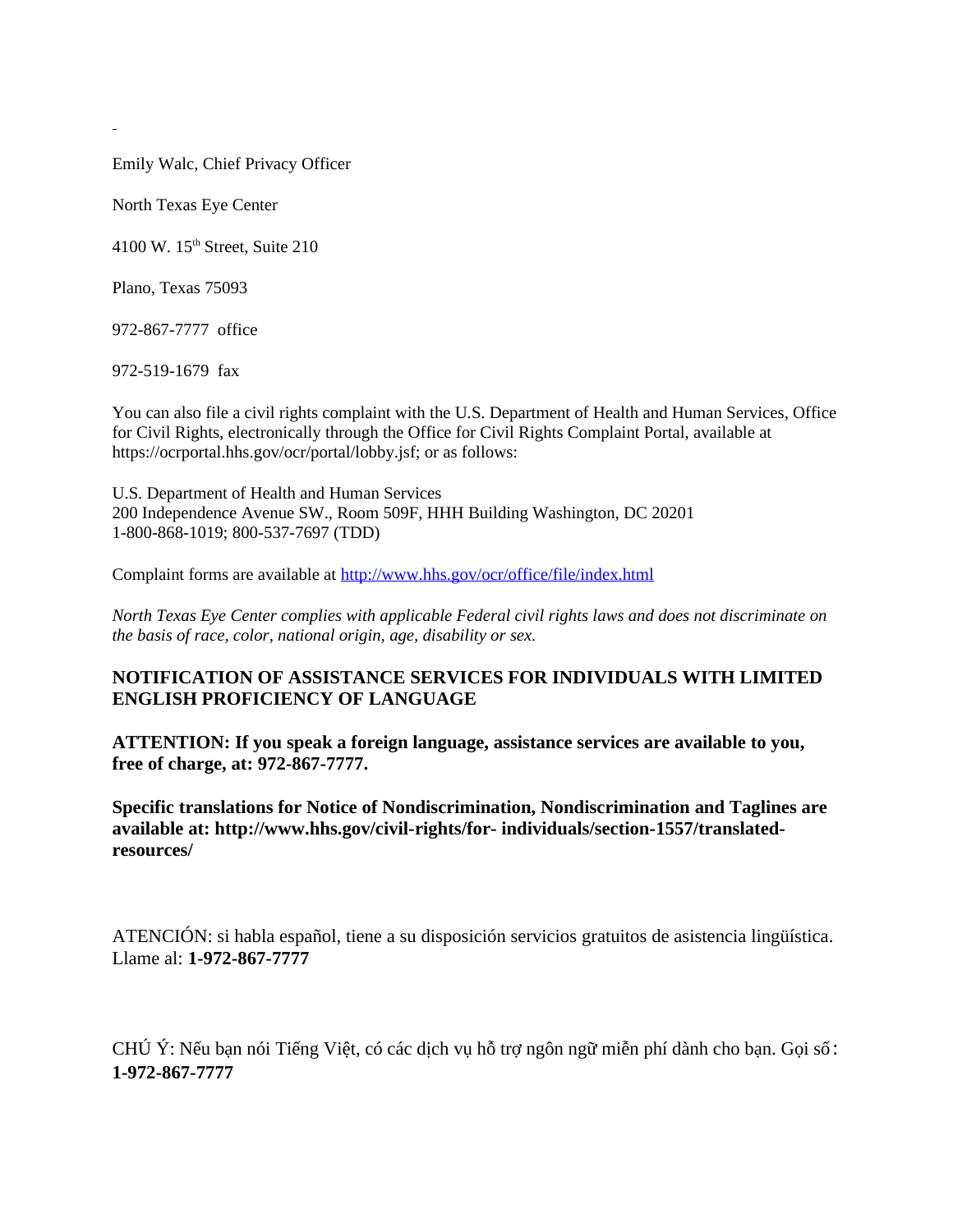注意:如果您使用繁體中文,您可以免費獲得語言援助服務。請致電:**1-972-867-7777**

주의: 한국어를 경우 서비스를 무료로 이용할 수: **1-972-867-7777**

ملحوظة: إذا كنت تتحدث اذكر اللغة، فإن خدمات المساعدة اللغوية تتوافر لك بالمجان. اتصل برقم : 1-972-867-**7777**)رق : م

.:توجہ: اگر آپ اردو سے بات کریں, امداد سروسز دستیاب ہیں. آپ 972-867-7777 میں مفت میں

Pansin: Kung nagsasalita ka ng isang wikang banyaga, mga serbisyo ng tulong ay magagamit sa iyo, nang walang bayad, sa: **1-972-867-7777**

ATTENTION : Si vous parlez français, des services d'aide linguistique vous sont proposés gratuitement. Appelez le : **1-972-867-7777**

注意事項:日本語を話される場合、無料の言語支援をご利用いただけます。話される場合、無料の言語支援をご利用いただけます。される場合、無料の言語支援をご利用いただけます。場合、無料の言語支援をご利用いただけます。の言語支援をご利用いただけます。言語支援を話される場合、無料の言語支援をご利用いただけます。ご利用いただけます。利用いただけます。**1-972-867- 7777** まで、お電話にてご連絡ください電話される場合、無料の言語支援をご利用いただけます。にてご利用いただけます。連絡くださいください

.توجه: اگر شما حرف فارسي، خدمات كمك براي شما موجود است، به رايگان در: 972-1-972-867-7777

ACHTUNG: Wenn Sie Deutsch sprechen, stehen Ihnen kostenlos sprachliche Hilfsdienstleistungen zur Verfügung. Rufnummer: **1-972-867-7777**

Perhatian: Jika anda berbahasa Indonesia bantuan, layanan yang tersedia untuk anda, gratis, di: **1-972-867-7777.**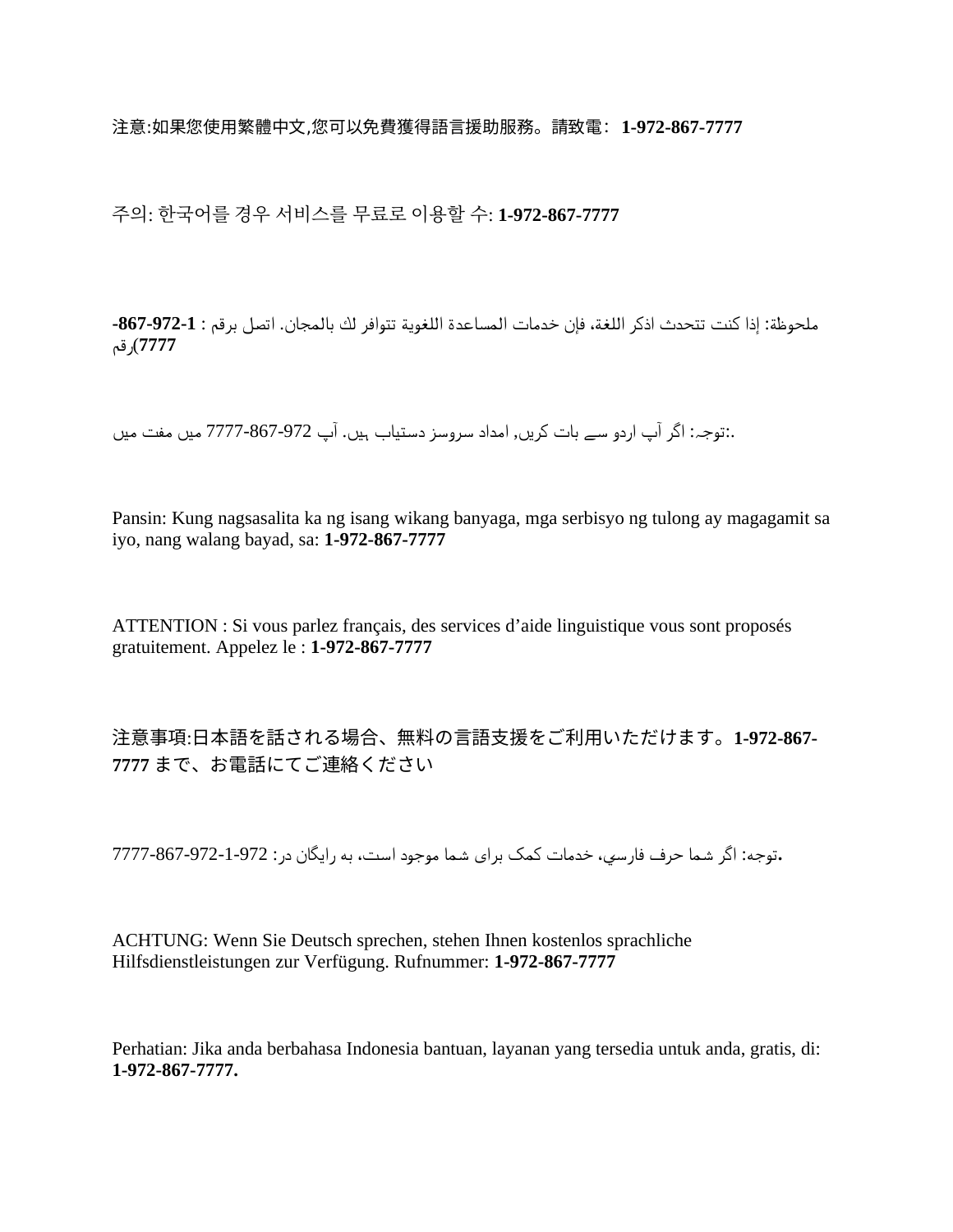ВНИМАНИЕ: Если вы говорите на русском языке, то вам доступны бесплатные услуги перевода. Звоните **1-972-867-7777**

注意:日本語を話される場合、無料の言語支援をご利用いただけます。話される場合、無料の言語支援をご利用いただけます。す場合は、サポートサービスをご利用いただけます(無料):を話される場合、無料の言語支援をご利用いただけます。ご利用いただけます。利用いただけます(無料):無料の言語支援をご利用いただけます。): **1-972- 867 -7777** です。

## **SECTION 1557 OF THE AFFORDABLE CARE ACT, GRIEVANCE PROCEDURE**

It is the policy of North Texas Eye Center not to discriminate on the basis of race, color, national origin, sex, age or disability. North Texas Center has adopted an internal grievance procedure providing for prompt and equitable resolution of complaints alleging any action prohibited by Section 1557 of the Affordable Care Act (42 U.S.C. 18116) and its implementing regulations at 45 CFR part 92, issued by the U.S. Department of Health and Human Services. Section 1557 prohibits discrimination on the basis of race, color, national origin, sex, age or disability in certain health programs and activities. Any person who believes someone has been subjected to discrimination on the basis of race, color, national origin, sex, age or disability, may file a grievance under this procedure. It is against the law for North Texas Eye Center to retaliate against anyone who opposes discrimination, files a grievance, or participates in the investigation of a grievance.

#### **SUBMISSION OF GRIEVANCE**

Grievances must be submitted to the Section 1557 Coordinator within (60 days) of the date the person filing the grievance becomes aware of the alleged discriminatory action. A complaint must be in writing, containing the name and address of the person filing it. The complaint must state the problem or action alleged to be discriminatory and the remedy or relief sought.

#### **INVESTIGATION**

The Section 1557 Coordinator (or her/his designee) shall conduct an investigation of the complaint. This investigation may be informal, but it will be thorough, affording all interested persons an opportunity to submit evidence relevant to the complaint. The Section 1557 Coordinator will maintain the files and records of the Practice relating to such grievances. To the extent possible, and in accordance with applicable law, the Section 1557 Coordinator will take appropriate steps to preserve the confidentiality of files and records relating to grievances and will share them only with those who have a need to know. The Section 1557 Coordinator will issue a written decision on the grievance, based on a preponderance of the evidence, no later than 30 days after its filing, including a notice to the complainant of their right to pursue further administrative or legal remedies.

## **APPEAL**